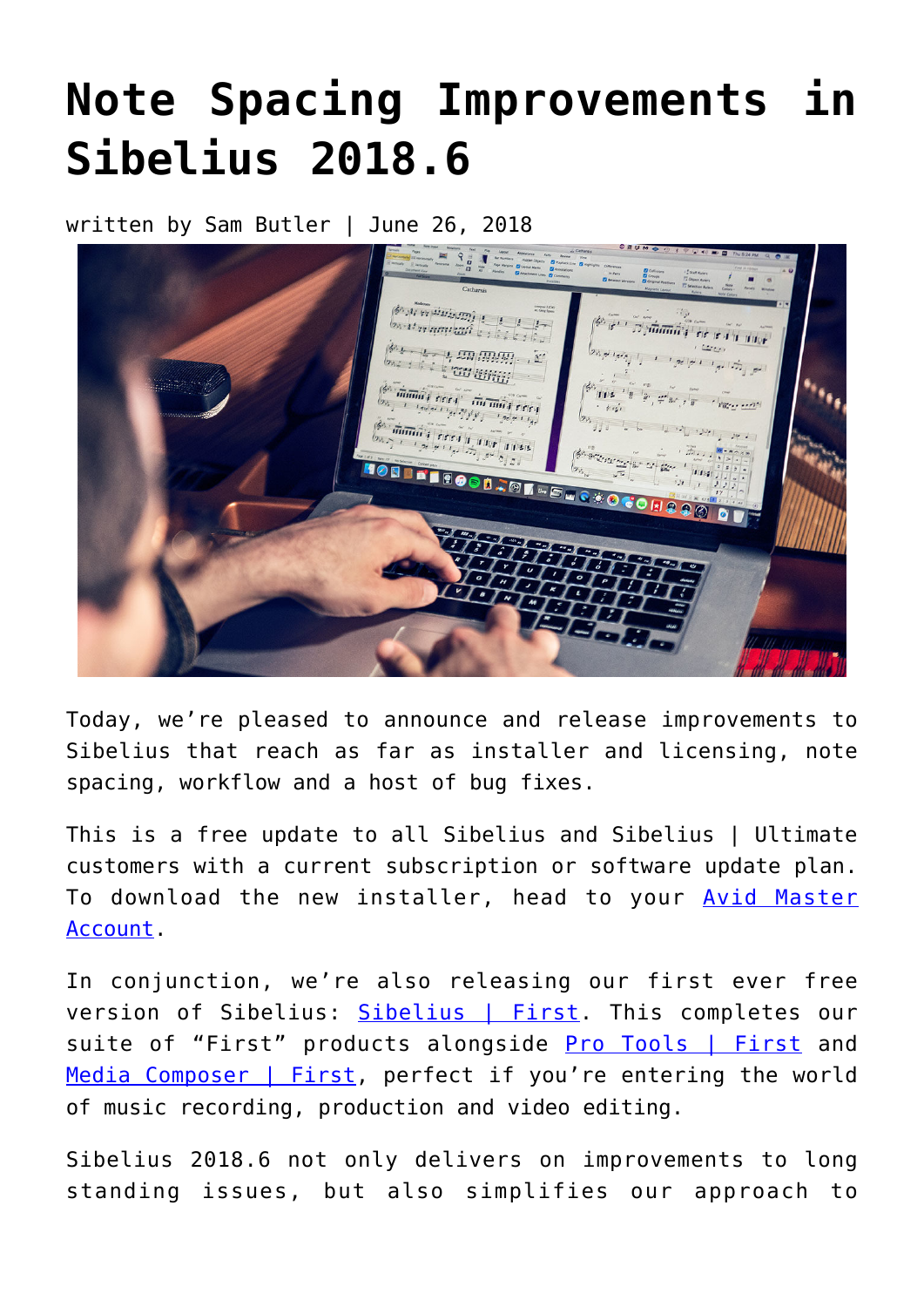developing and producing several applications and solutions to a huge variety of musicians. With the release of Sibelius I First today, we now have a complete desktop range of [music](http://www.avid.com/sibelius-ultimate) [software,](http://www.avid.com/sibelius-ultimate) an [iOS app](http://www.avid.com/products/avid-scorch), an [iOS SDK,](http://developer.avid.com/) and a whole ecosystem that lives on the Avid MediaCentral Platform in the cloud for running [music publishing solutions](https://www.avid.com/sibelius/cloud-sharing) that are delivering millions of scores around the world each month. Whether you're a beginner, student, educator, professional musician, engraver or publisher, we now have something geared towards your musical need.

Read on to find out what's new in June's release of Sibelius.

## **Sibelius – A New Single Installer**

We now have a single application called "Sibelius" that will run with the features based on the license you have activated. In the past, we've had separate applications for all the different flavours of Sibelius that would run with different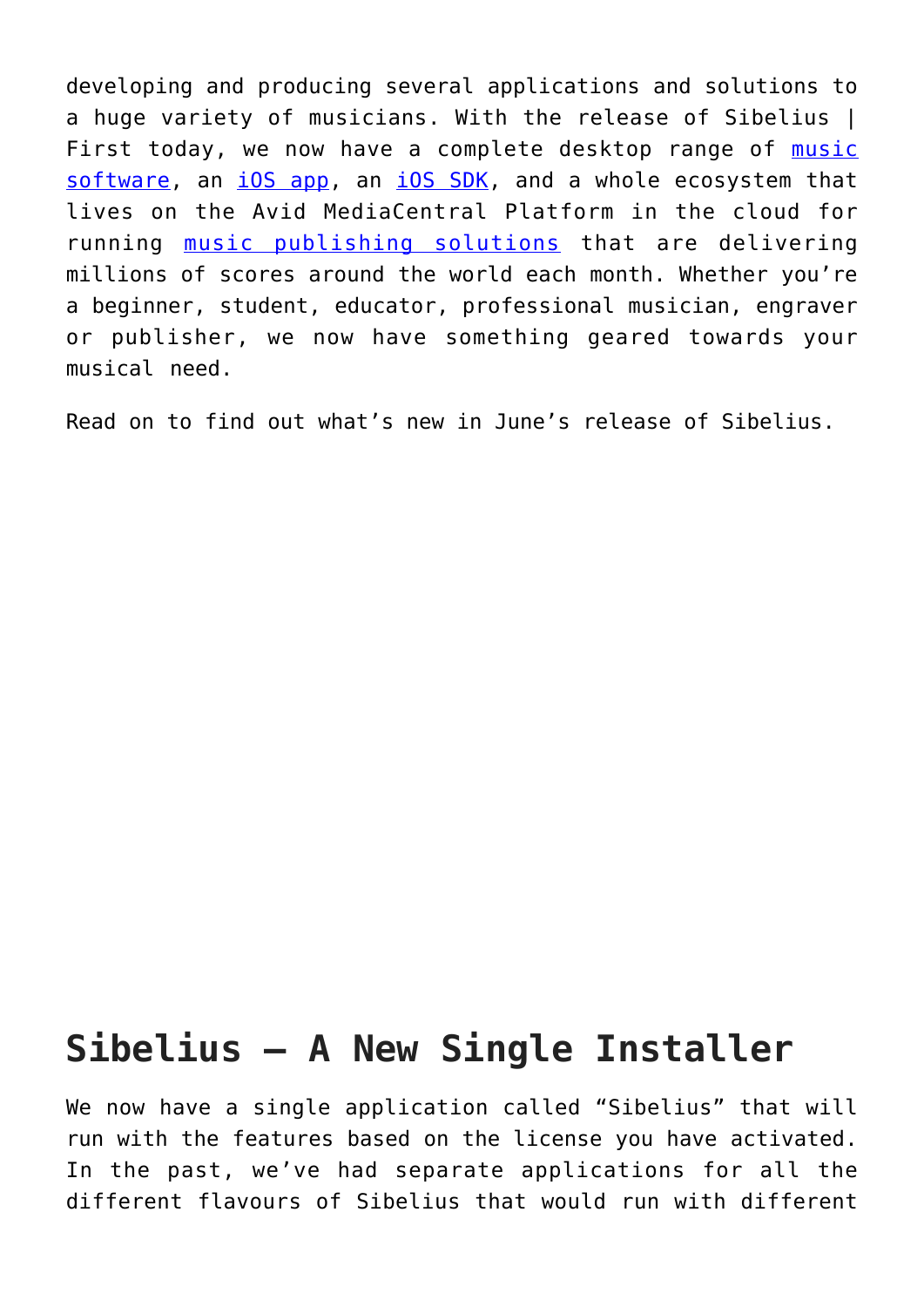features based on the version you had installed. The three tiers are:

- **Sibelius | First** will run when you have no license of either Sibelius or Sibelius Ultimate
- **Sibelius** will run only when you have a Sibelius license activated
- **Sibelius | Ultimate** will run when you have an Ultimate license activated

This allows a new customer to come in, try Sibelius | First, unlock more features by subscribing to Sibelius, then need the Ultimate features as their music and career develops etc.. On the practical side, it also allows us to reduce the number of installers we have to maintain, and simplify the activation process by consolidating the separate activation processes into one.

On a new computer, Sibelius will now only install a single application. On a computer that already has either Sibelius or Sibelius | Ultimate, or even Sibelius | First 2018.1 or earlier, these will get replaced by the new application, called "Sibelius".

When you run Sibelius, it now checks the licenses and entitlements it can run with:

- Is there a Network License Server running on the network, only used for Schools (Sibelius has always done this)
- Is there a license of Sibelius or Sibelius | Ultimate on this computer
- Is there an on-going trial of either Sibelius or Sibelius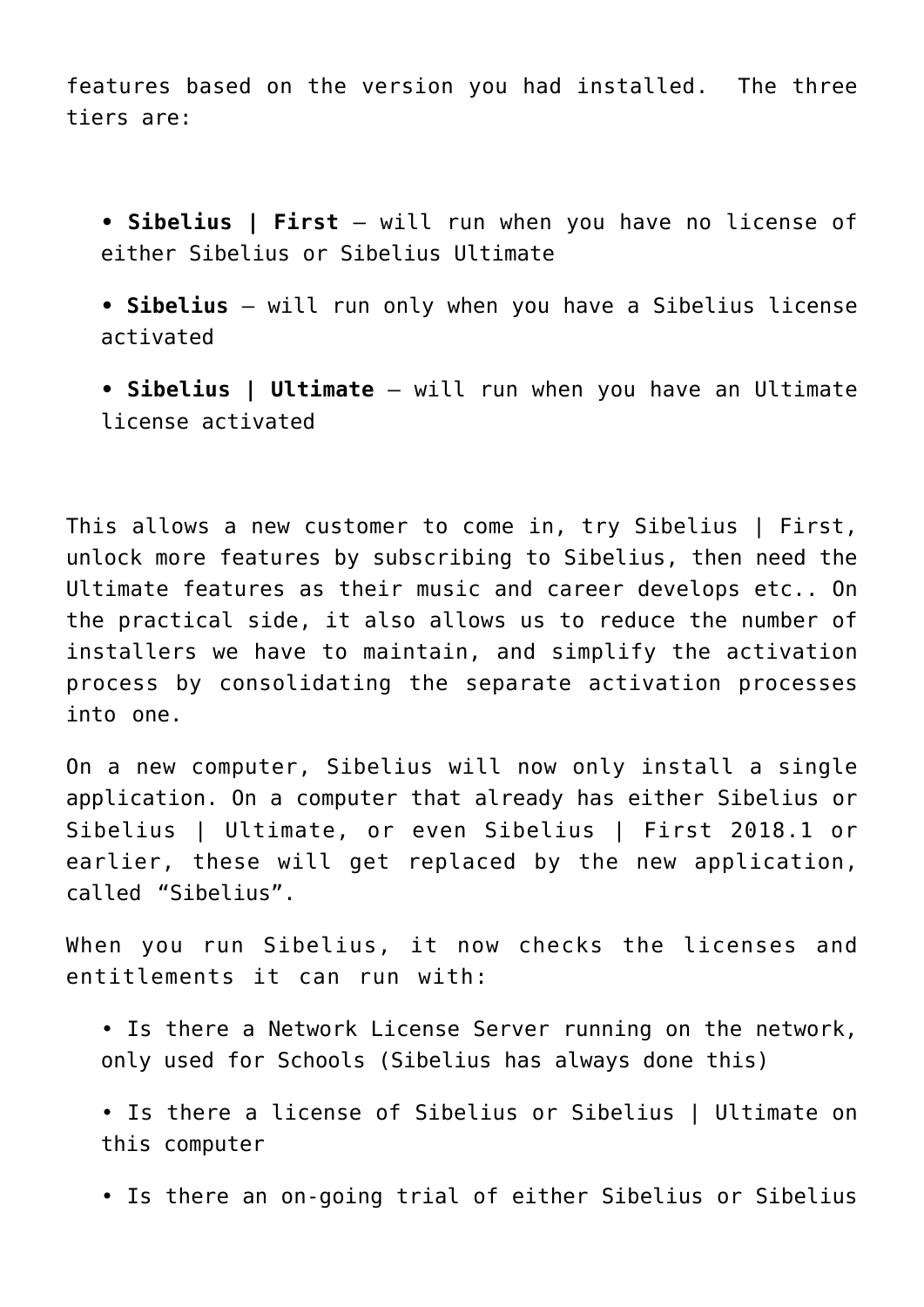| Ultimate

• Is there entitlement to run Sibelius | First

If any of the above is true, it'll run in that mode. If not, we'll pop up a new redesigned welcome dialog:

| $\bigcirc$ $\bigcirc$ $\bigcirc$<br>Welcome to Sibelius from Avid                                                                                                                                                                             |                                                                                             |                                                                        |                                                                                                                                                                            |
|-----------------------------------------------------------------------------------------------------------------------------------------------------------------------------------------------------------------------------------------------|---------------------------------------------------------------------------------------------|------------------------------------------------------------------------|----------------------------------------------------------------------------------------------------------------------------------------------------------------------------|
| Thank you for installing Sibelius. You are permitted to use<br>the program for up to 30 days before activating it.<br>You have 2 days of your 30-day trial remaining.<br><b>Continue Sibelius Trial</b><br>Continue Sibelius   Ultimate Trial | If you already have a license, click<br>'Activate' below to get started.<br><b>Activate</b> | Continue with Sibelius   First, free of<br>charge.<br>Sibelius   First | If you are running the Sibelius Licence Server on<br>your network and want to connect to it now,<br>click 'Specify Licence Server' below.<br><b>Specify Licence Server</b> |
| Don't say this again                                                                                                                                                                                                                          |                                                                                             |                                                                        | Exit                                                                                                                                                                       |

This gives options to start a new trial of either Sibelius or Sibelius | Ultimate, or activate your own license, or continue with Sibelius | First. There's a "Don't say this again" tick box so you can run the trial or Sibelius | First straight away without having to choose it each time. If you have a license of Sibelius or Sibelius | Ultimate, click Activate, which will launch Avid Application Manager. The simplest thing to do is to log in and Sibelius will auto-activate. If you need to manually activate, click the Licensing page and paste in your System ID and Activation ID, which you can find in your [Avid](https://my.avid.com/products) [Master Account](https://my.avid.com/products).

Once the activation is complete, restart Sibelius and you'll find the activation is picked up and Sibelius will run with either the Sibelius or Sibelius | Ultimate features.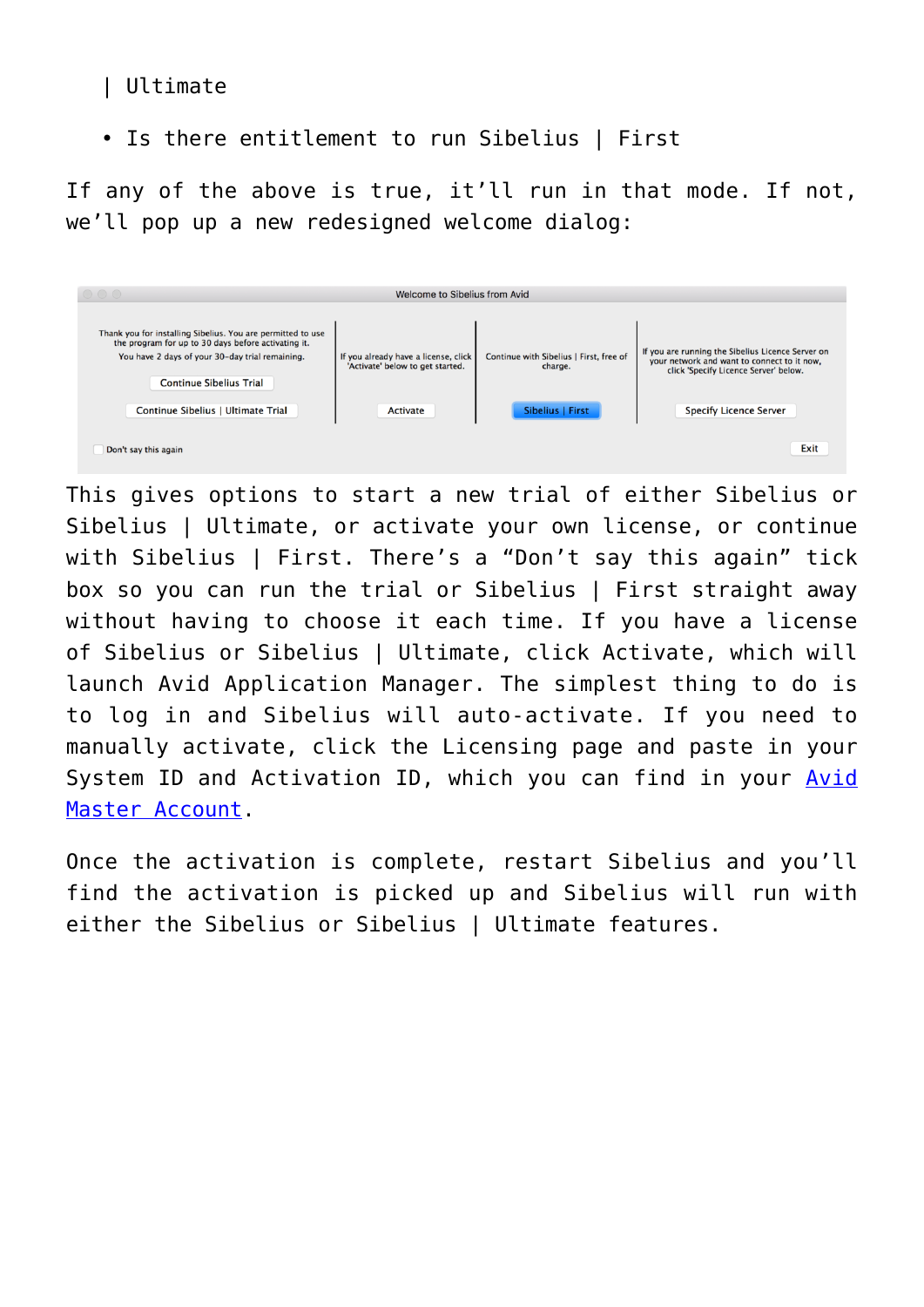

*"Sibelius is, without a doubt, the most comprehensive and deeply flexible orchestration tool available. If I can*

*conceive it, Sibelius can put it on paper in a very intuitive way that most mirrors my original thought. Every dynamic and articulation is readily available and easily inserted and edited at a whim."*

—Mark Yaeger, film composer

**Notation improvements in Sibelius 2018.6**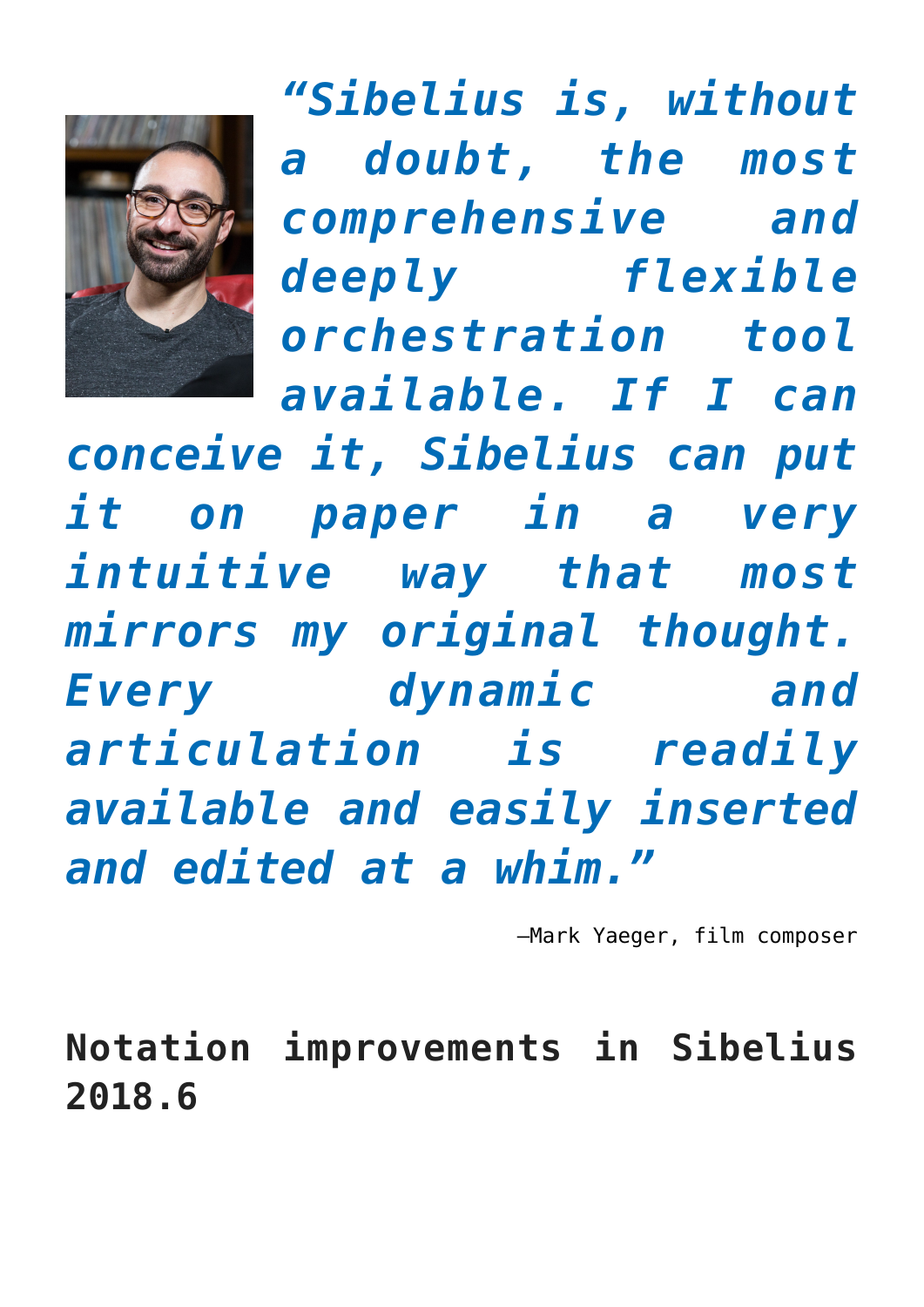### **Note spacing**

#### **Grace notes in multiple voices**

Writing grace notes across multiple voices in Sibelius has been historically hard to do. It has usually required a plugin and then some manual changes in the Inspector to align correctly – but a simple Reset Note Spacing would revert all your careful placement. From now on though, Sibelius will always get this right. Here's a typical example of the old spacing verses the new:



Under the hood, Sibelius is aligning the grace notes in voices 1 and 2 together. When there's no corresponding note in the other voice, Sibelius will insert a hidden rest that is used to ensure the correct spacing is preserved.

Opening older scores will continue to look exactly the same. To take advantage of the new spacing, simply select the passage of music and do Reset Note Spacing from the Appearance tab.

#### **Note spacing of chords in multiple voices**

Thank you to those who reported cases where chords with backto-back stems started to collide with the new Version 3 spacing, introduced in April, when compared to version 2. In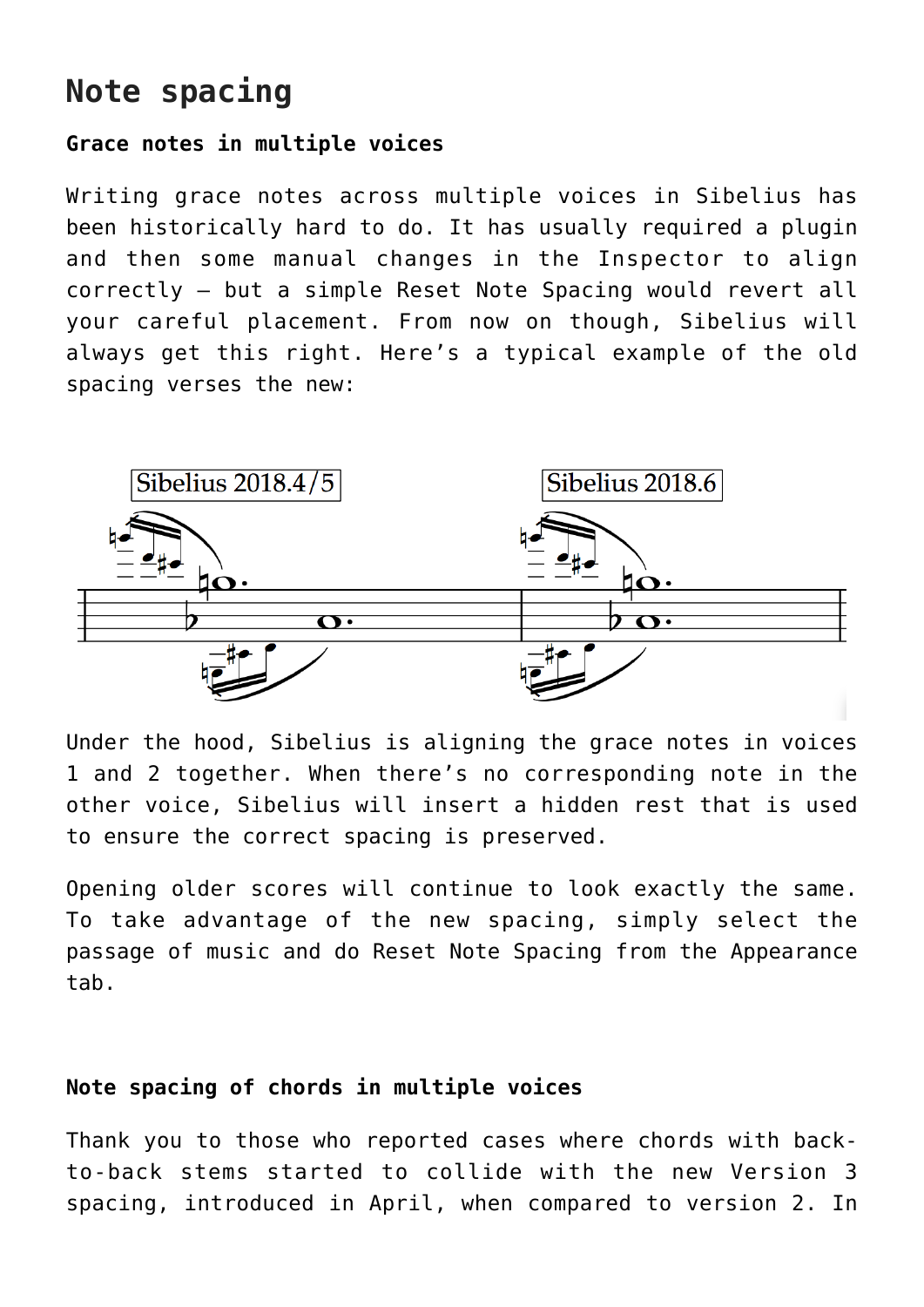some cases, stems would touch ledger lines as well. We've fixed many of these now so you should find things are generally cleaner:

Sibelius 2018.1 and earlier



Sibelius 2018.4/5



Sibelius 2018.6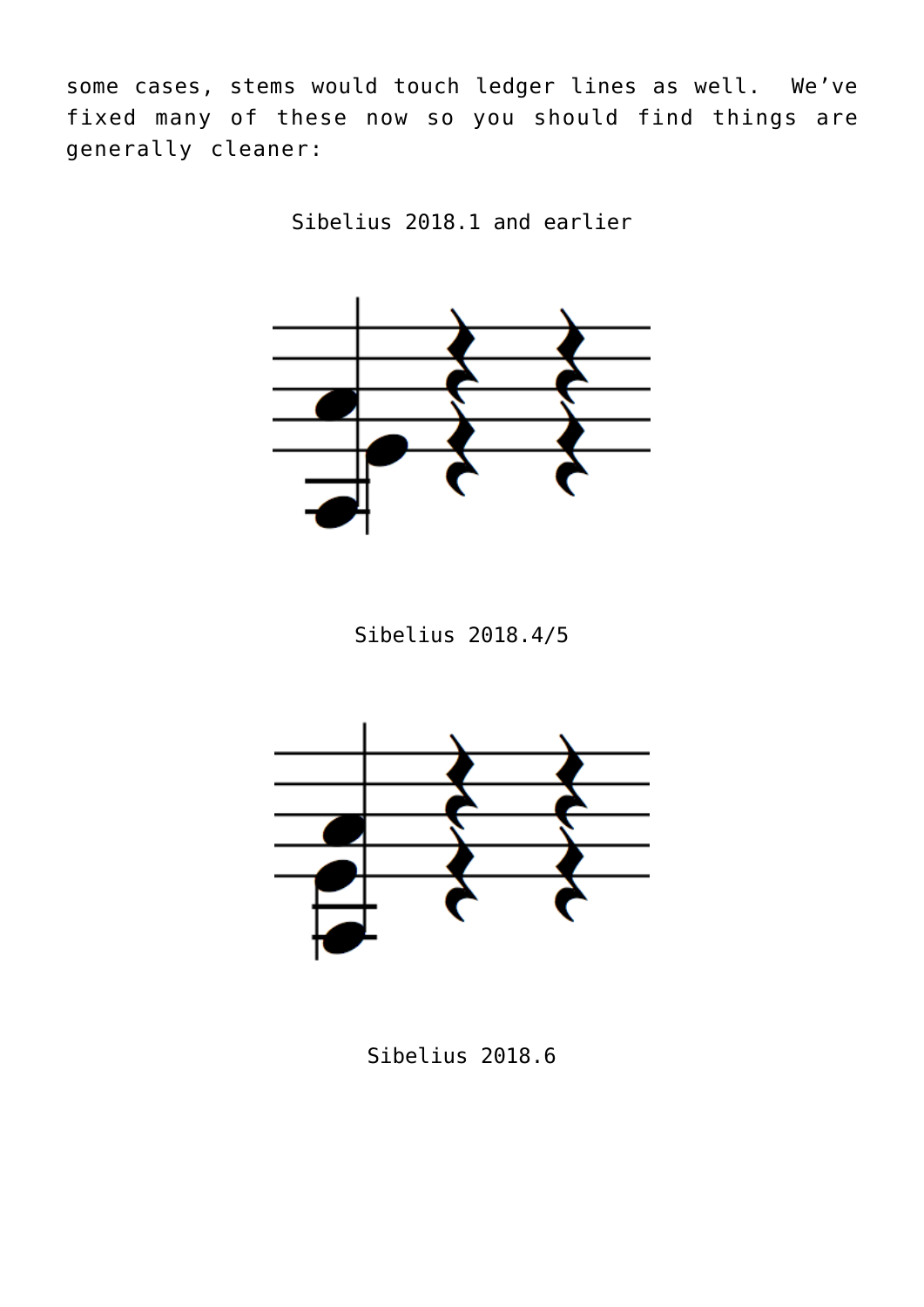

We've also tackled some of the more gnarly issues with chords that were left over from our release in April too. The below comparison shows how things have come on. The improvements are in the following areas:

• When chords in two voices are a semitone apart, they are now slightly offset when they are written in the stave.

• Notes no longer collide when there are unisons in either chord. This was particularly tricky when there were unisons in both voices. In these cases, the chords will appear sideby-side, as required by the new note spacing algorithm.

• Sibelius now treats the note spacing offsets differently when the notes are within the 5-line stave compared to when they are outside the staff on ledger lines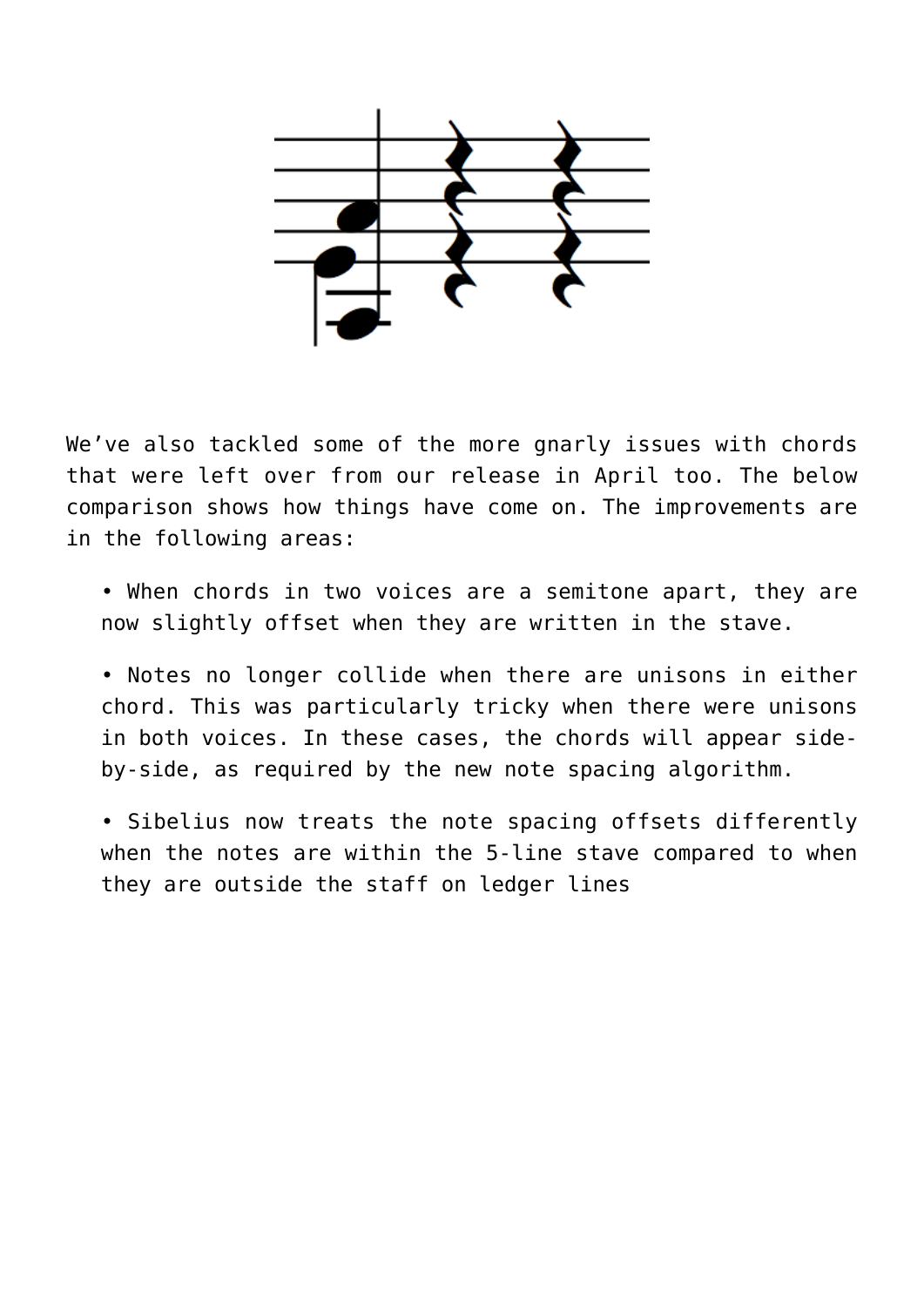

### **General improvements**

#### **Changing notes by semitone across tied passages**

In Sibelius 2018.4, we introduced the ability for all tied notes to be changed when the first note is changed. We omitted support for the Shift+Page Up/Down shortcut, which moves a note up or down by a semitone. Now, in 2018.6, you can select the first note of a tied note and move all tied notes by a semitone: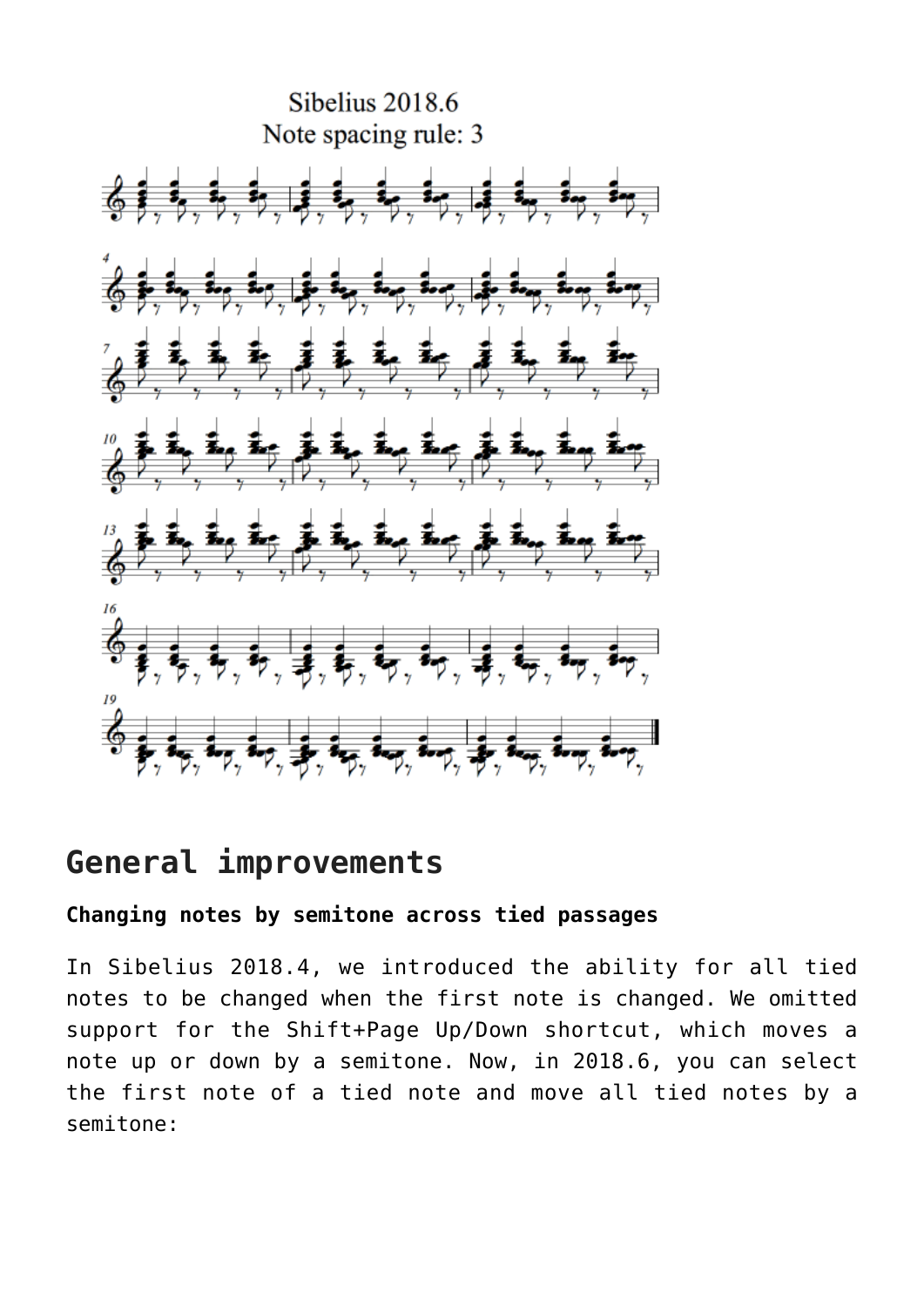

**General bug fixes**

We've been hard at work improving the overall stability of Sibelius, as well as chipping away at problems that have been reported via our forum, Twitter feed and new Facebook group (thank you again to all those who submitted them!). In summary, they are:

• Deleting the first bar of a score no longer deletes the time signature

Continuing the improvements from April's release, where we added the ability to delete the first bar of the score without losing your Title page and other blank pages, title, composer and other text etc.. In today's release, the Time Signature is no longer lost. This works in such a way that it retains the Time Signature that was in the first bar of the score, as you would expect, however Sibelius will now check to see if the next bar contains a Time Signature change, and places that in the new 'bar 1' after the deletion. For example, if you're deleting bars 1 to 5, and there's a Time Signature Change in Bar 6, Sibelius will now display the Time Signature that was in bar 6, rather than retaining the initial Time Signature that was in bar 1. If you're used to being cautious of deleting bar 1, try it now – it's really quite liberating!

In addition to this:

- Empty text boxes no longer remain after removing multiple items of text with undo
- Multiple cursors are now displayed when entering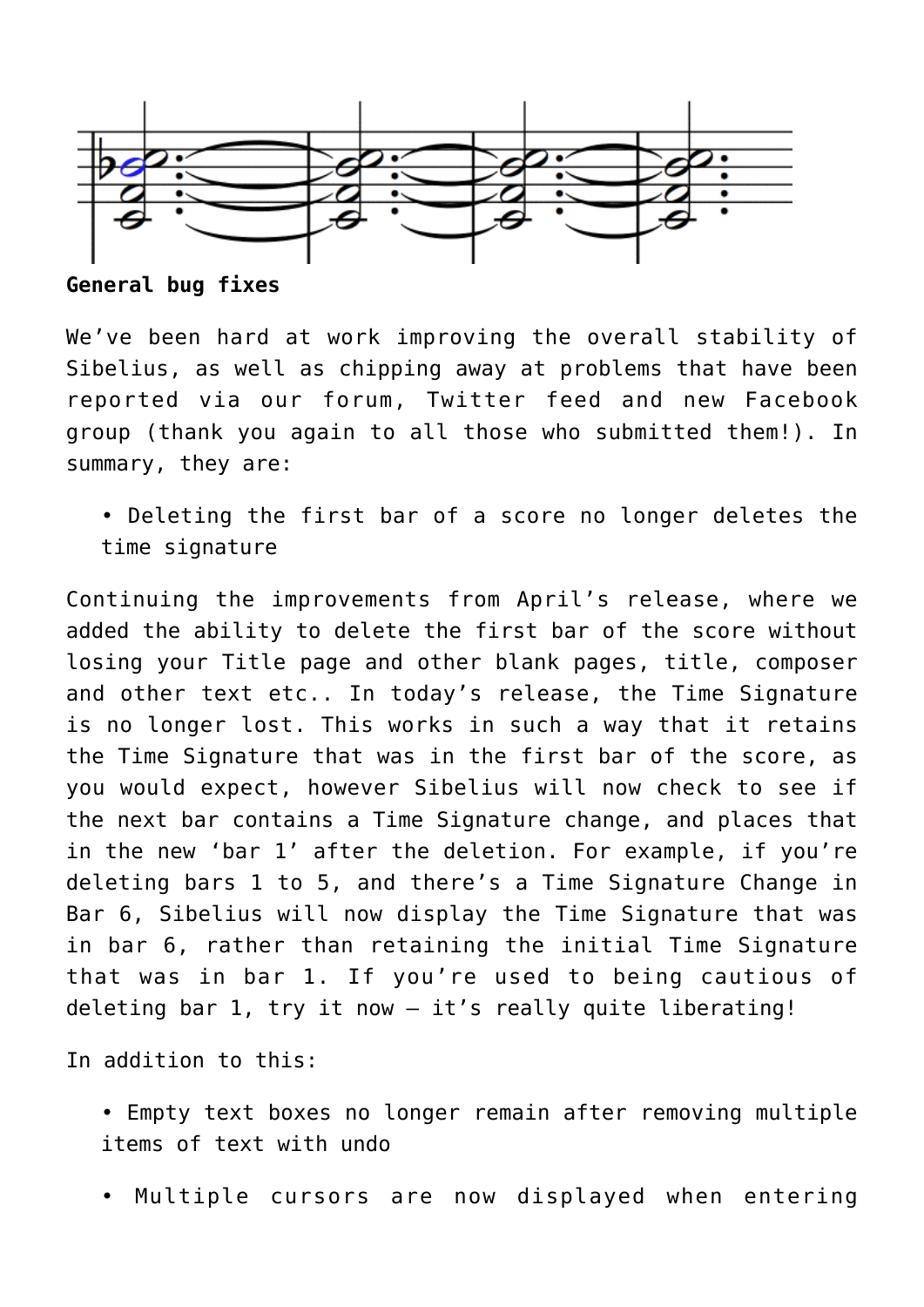expression and technique text across multiple staves

• Keyboard focus is now brought back to a text object after changing the size of it in Text  $>$  Format  $>$  Size

• As well as several improvements to grace notes, Sibelius will now retain the spacing correctly when copy and pasting passages. This saves the extra step to reset the note spacing.

• When the Quick Start is disabled, the blank score that is automatically created used Version 2 voice spacing instead of Version 3

• Several rare problems entering lyrics and chord symbols have all been resolved. This even included a crash and issues with the Undo queue

• A lyrics extender line now no longer reappears after saving and reopening a score. This would only happen if there were empty bars between two lines of music that contained lyrics.

• In rare cases, Sibelius would crash when working with text

• You can now enter multiple pieces of text or lines using a very short lasso selection

• When entering multiple hairpins onto a minim followed by a minim rest, it no longer results in a hairpin under the rest

This completes the improvements in this release. The development team are already working hard on the next release, which we can't wait to deliver to you.

If you're new to Sibelius, head over to [avid.com/sibelius](http://www.avid.com/sibelius-ultimate)[ultimate](http://www.avid.com/sibelius-ultimate) for a complete overview. If you already have Sibelius but haven't yet upgraded to Sibelius or Sibelius | Ultimate,